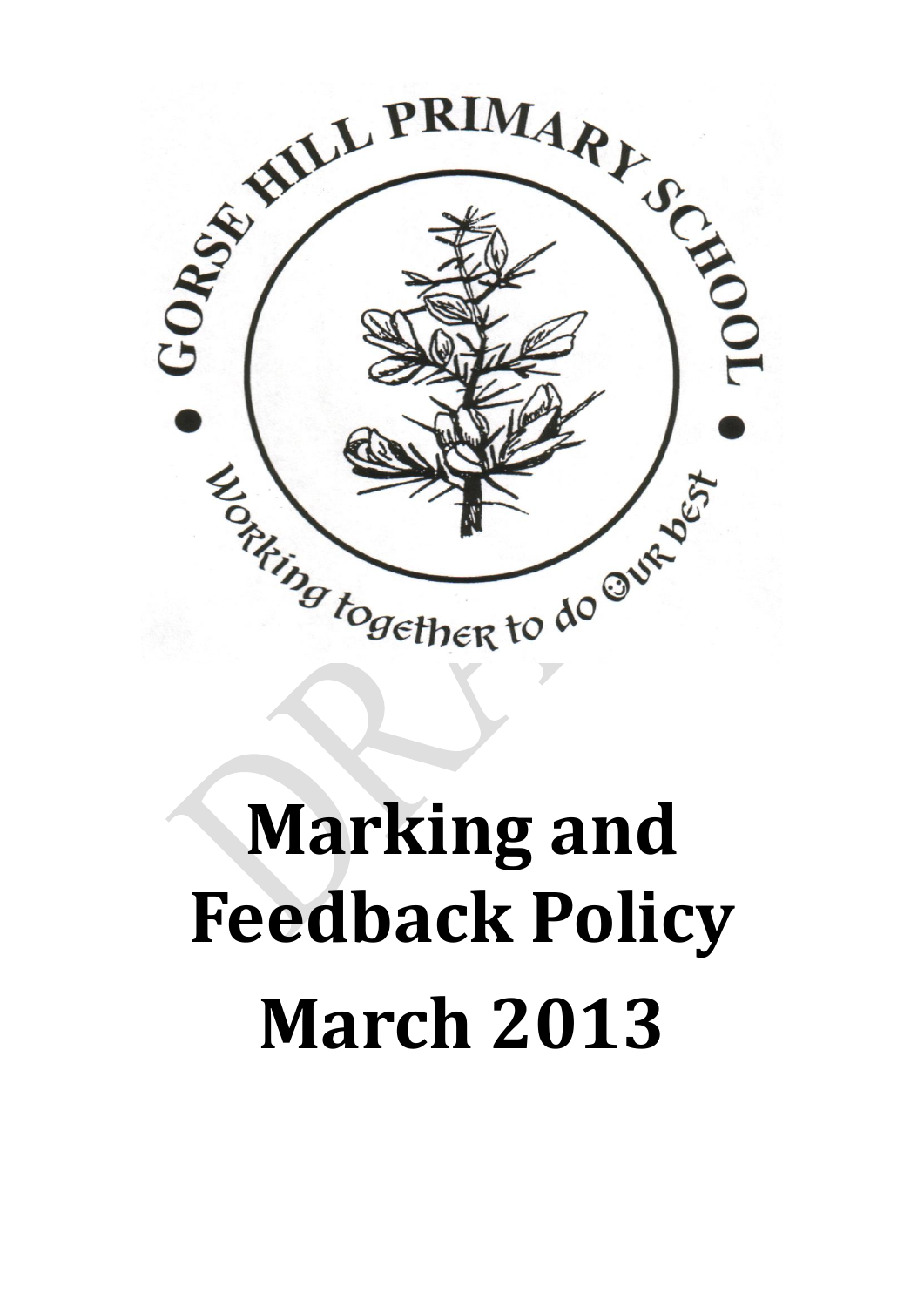"an ongoing process conducted both formally and informally, by which information and evidence about a child's learning is absorbed and used to plan the next step" (Ruth Sutton, Assessment a framework for teachers 1991)

#### **Introduction**

At Gorse Hill Primary School we want all children to make good or better progress and develop positive attitudes to their learning. 'Assessment for Learning' is central to children recognising and achieving their potential.

# **Assessment for Learning is concerned with both the learner and the teacher being aware of where learners are in their learning, where they need to go and how to get there.**

The following policy outlines the key issues that ensure the teachers and the children at Gorse Hill Primary School achieve high standards and have ownership over the learning and teaching that takes place within the school.

#### **Aims**

The intention is for Assessment for Learning (AfL) to occur in everyday lessons. AfL improves learning and raises standards. The way teachers mark and give feedback to pupils is central to the process.

# **The key characteristics of Assessment for Learning**

- **1. Explicit Learning Objectives.**
- **2. Success Criteria.**
- **3. Questioning.**
- **4. Feedback.**
- **5. Marking**
- **6. Adjusting teaching to take account of results.**

# **1. Explicit Learning Objectives (WALT)**

Effective learning takes place when learners understand what they are trying to achieve and why it is important – 'the bigger picture'. Children need to know how what they are learning today, links to what they learnt yesterday and what they will learn in the future. It is therefore important that pupils know the learning objective to the lesson as this gives a focus, enabling pupils to review their own progress and to see if they have achieved the objective. Teacher demonstration and modelling will closely relate to the learning objective as will the subsequent activities. Together these will support and guide children to achieve the lesson intention.

The learning objectives will focus on learning not activities. When learning objectives are shared with children, they will be removed from the context so as not to confuse children**.** Helpful learning objective stems include 'to know, to be able to'.

# **2. Success Criteria (WILF)**

Developing success criteria to achieve the learning objective will help provide children with a framework against which they can focus their efforts, evaluate their progress and discuss issues. Success criteria can be generated by the teacher, but it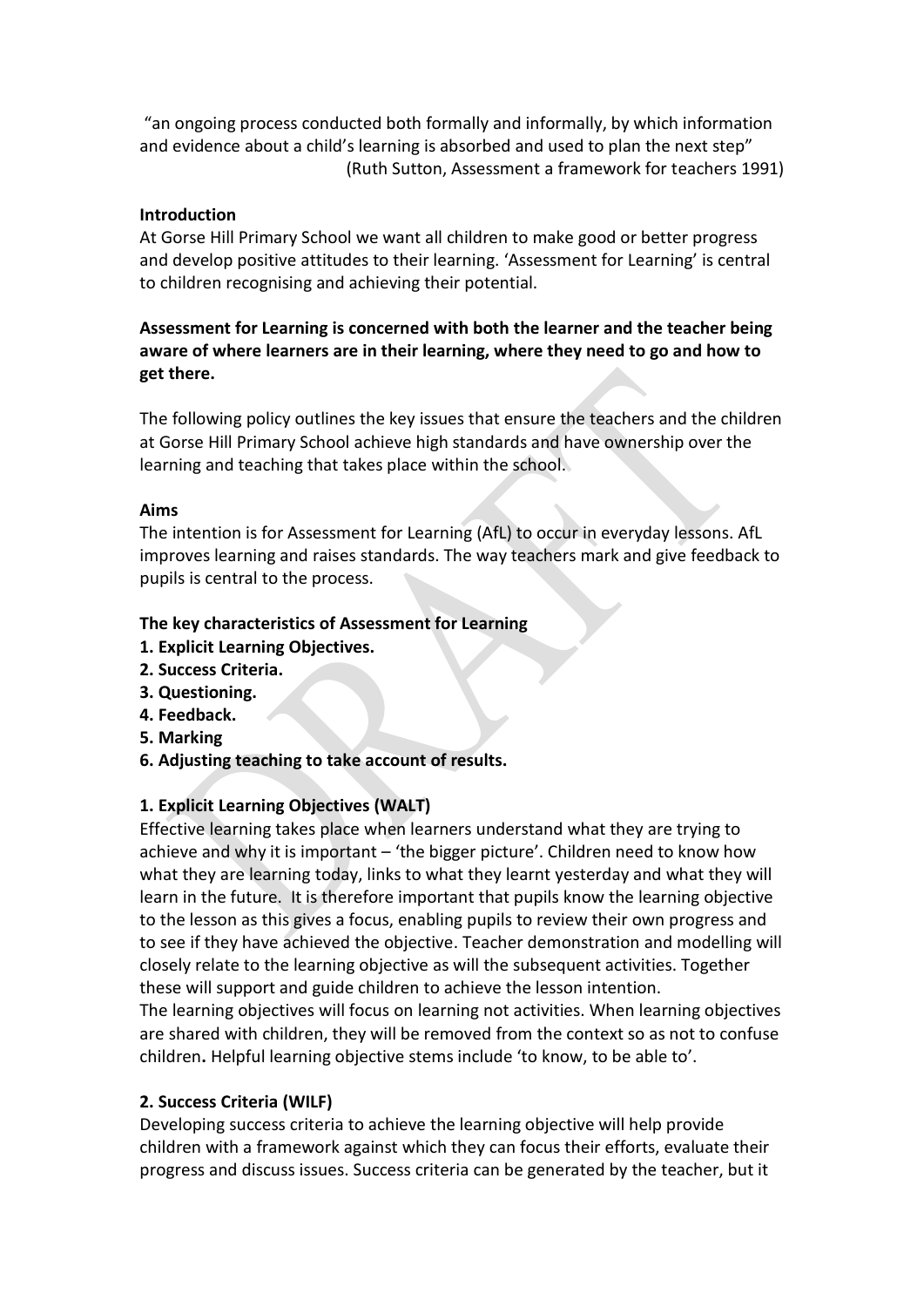has been recognised that where children together generate their own success criteria to meet a learning objective they gain more ownership over the learning with positive results. We recognise that on occasions there is no need for more than 1 or 2 success criteria and to be most effective, a limit of no more than 5. Feedback against the criteria frees children from personal discouragement.

# **3. Questioning**

We use questioning in a variety of ways. Our key purpose is to develop learning and extend thinking. Asking questions raises issues; from this the teacher builds up knowledge and information about the children's understanding and misconceptions. Time needs to be invested in framing key questions to use during the demonstration and modelling part of the lesson to ensure learning progresses. Key questions, including *prompting, promoting and probing* questions, are recorded in teacher's medium or short term planning. **Wait or 'thinking' time is essential** to give all children the opportunity to think and respond.

This enables more children to contribute to discussion and misconceptions can be dealt with more effectively. The use of '**talk partners'** where children can rehearse and scaffold their answers will lead to greater responses from the children and therefore provide much more information for the teacher about the extent to which children have understood the new learning. We encourage a 'no-hands up' policy therefore ensuring expectation of all learners.

Timely, 'hinge questions' will be used to assess children's understanding at key points in a lesson, thus determining the direction learning takes.

# **4. Feedback**

The purpose of AfL is to provide feedback in such a way that learning will improve as a result. Teachers need to identify the next steps to learning as well as responding appropriately to the mistakes that they make. Teacher's feedback will provide pupils with the information they need to achieve the next step and make better progress. Feedback will always be constructive and sensitive because any assessment has an emotional impact. Feedback that comments on the work, rather than the child, are more constructive for both learning and motivation. The following are a number of ways feedback can be given:

# **Verbal**

• Most regular and interactive form of feedback.

• Focus on being constructive and informative to help pupils take the next steps in their learning

• Can be direct (targeted at pupils/individuals) or indirect (whole class can listen and reflect on what is said)

• Whole class or group marking of one piece of work can be useful as the teacher invites children's contributions so that the piece is marked through a process of discussion, analysis and modelling

• Opportunity to model the language pupils can use when responding or giving feedback to others

• Developmental feedback- recognise pupils' efforts and achievements and offer specific details of way forward.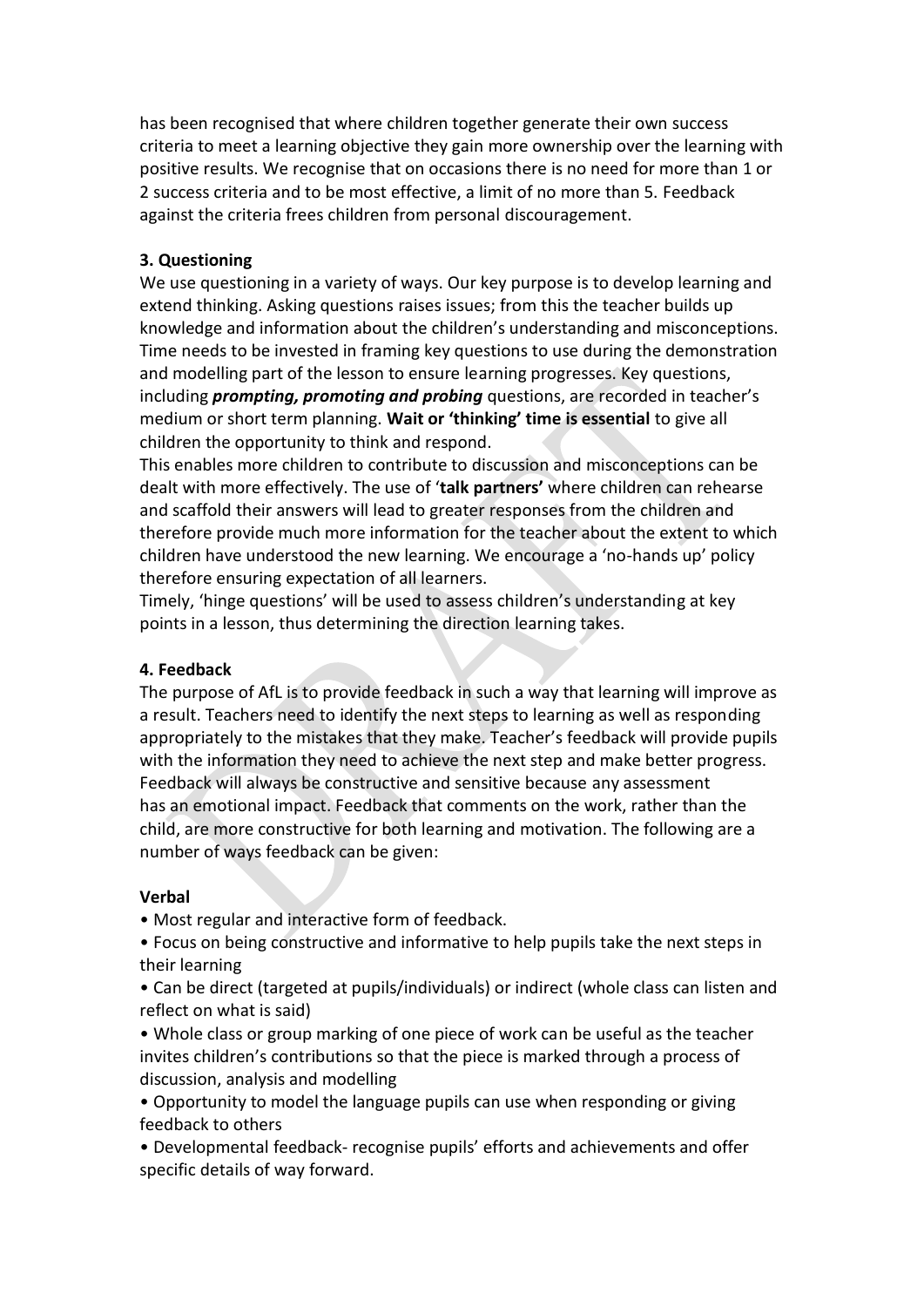• Emphasise the learner's progress and achievement rather than failure.

#### **Self-assessment**

We will encourage pupils where possible to self-assess their work. This can be by recording traffic lights in their books, placing work in a choice of baskets, use of learning ladders, or through thumbs up.

#### **Peer assessment**

Children can mark their own work against success criteria and on occasions can be involved in shared marking. This is not meant to replace teacher marking and feedback but is important for encouraging children to become more independent and responsible for their own learning. Time needs to be built into the lesson for this to be possible and allow children to reflect in structured ways as follows:

• Find one word you are really proud of and underline it. Tell the person next to you.

• Decide with your 'talk partner' which of the success criteria you have been most successful with and which one needs help or could be taken further.

• You have 3 minutes to identify two places where you think you have done this well and read them to your partner.

• You have 5 minutes to note down one thing you could do to improve this piece of work next time.

# **5. Marking**

We aim to ensure that all children have their work marked in such a way that it will lead to improved learning, develop self-confidence, raise self-esteem and provide opportunities for assessment –including self-assessment. Marking will encourage learners to be aware of how and what they are learning. The emphasis in marking will be on a child's achievement and what the next steps need to be in order for the child to further improve. These improvements will link to targets set for individuals, groups or the whole class. Marking will encourage the learners to be equally aware of '**how**' and '**what'** they are learning. We acknowledge that there are areas of children's learning which have a generic expectation such as spelling, grammar and punctuation. For this reason, we have a consistent marking code to be applied in conjunction with this policy. (Please refer to appendix)

# **Key principles and guidance for marking:**

- Ensure that the Presentation of work policy is followed and that professional judgement is applied dependent on the age of the child.
- Marking is only of value if comments are read and responded to.
- All work marked by a member of staff should be in green.
- Work marked by someone other than the class teacher should be initialled e.g. TA – teaching assistant, ST – supply teacher.
- Work marked by the children should be in a red. Pupils should be encouraged and trained to mark their own and other's work where they highlight success and improvement.
- In depth marking will be completed at least 2x a week in maths and in literacy. Marking must be manageable and not all pieces can be quality marked. Regular and frequent written feedback will be given to children in an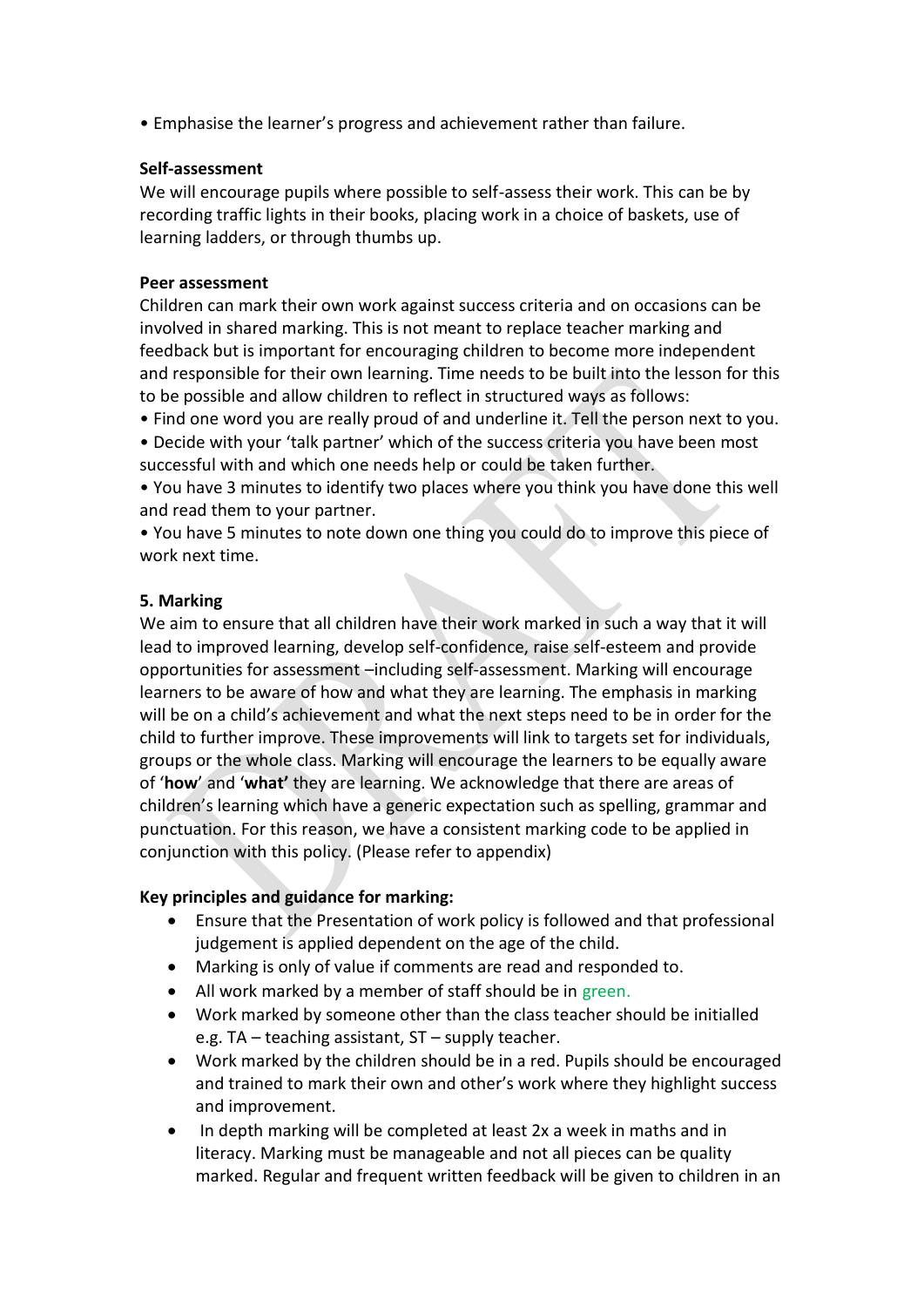appropriate way for their age and ability. Any work that is distance marked should be written in child friendly language. Comments should model the handwriting policy.

- All marking will be positive, informative and constructive and comments must relate to the LO (WALT) and the SC (WILF) . Only give feedback on what children were asked to pay attention to.
- Maths and other closed tasks should be marked with a tick and a 'x' put next to incorrect answers. Children should be encouraged to leave incorrect answers and not rub them out. Corrections and or 'close the gap tasks' should then be completed under the piece of work.
- Any calculations, sentences etc. that need to be corrected should be indicated in Next Steps comment where appropriate.
- Marking in literacy should include  $\checkmark\checkmark$  where the child has written best aspects against LO and in Next steps indicate an area where some improvement needs to be made. Information needs to be given as to how the child can close the gap.

Useful 'close the gap' are:

- **1. Reminders - What else could you say here?**
- **2. Scaffolds – What was the dog's tail doing? The dog was angry so he......! Describe the expression on the dog's face.**
- **3. Examples – Choose one of these – He ran around in circles looking for the rabbit/The dog couldn't believe his eyes.**
- **4. Modelling.**
- Spelling corrections should be limited to the words the child should know and a maximum of 3 spelling mistakes will be underlined and written correctly in the margin. The child will then write the word 3 times when responding to marking.
- Punctuation marks relevant to the child's National Curriculum levels will be marked. Punctuation mistakes will be circled where wrong or omitted.
- Time must be given to pupils to correct, redraft, edit, add and respond. Corrections and responses should be completed below the last piece of work by the child using red.
- Children should evaluate their work using the traffic light system or ladder of success.
- Marking will inform teachers' judgements on how a child is progressing in relation to the whole class, National Curriculum levels of attainment and the child's individual ability and will be used to inform teachers' records and reports to parents.

The whole purpose being, that where possible, marking does the following; **A. Highlights success** - use of  $\sqrt{\sqrt{t}}$  throughout the work where the pupil has achieved positively against the success criteria with 2 star comments being given at the end of the piece of work.

# **B. Provides a 'closing the gap' prompt (and a wish)** to help children make improvements.

These can occur in different ways e.g.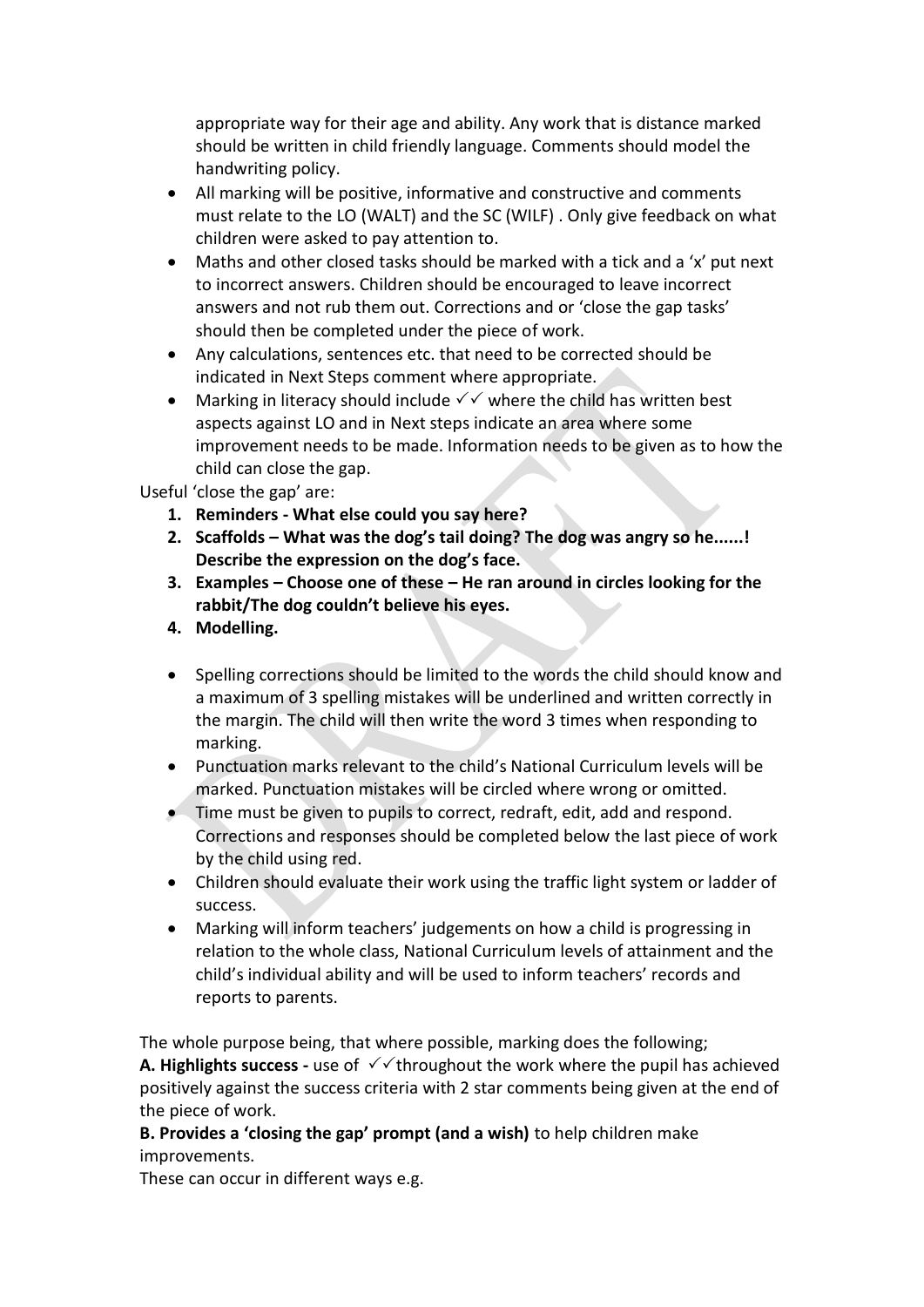- a reminder prompt
- a scaffold prompt
- an example prompt

#### **6. Adjusting teaching to take account of results**

Pupil feedback and marking will be used to inform future planning. Annotations on plans will be used to record assessments made.

#### **7. Response to marking**

All pupils are to be taught to respond to marking using red pen or pencil (dependent on age) and initial. Marking is to be responded to as soon as possible after the learning takes place whilst it is fresh in children's minds.

| Prepared by L Bates | Spring 2013 |
|---------------------|-------------|
| Agreed Governors _  |             |
|                     |             |
|                     |             |
|                     |             |
|                     |             |
|                     |             |
|                     |             |
|                     |             |
|                     |             |
|                     |             |
|                     |             |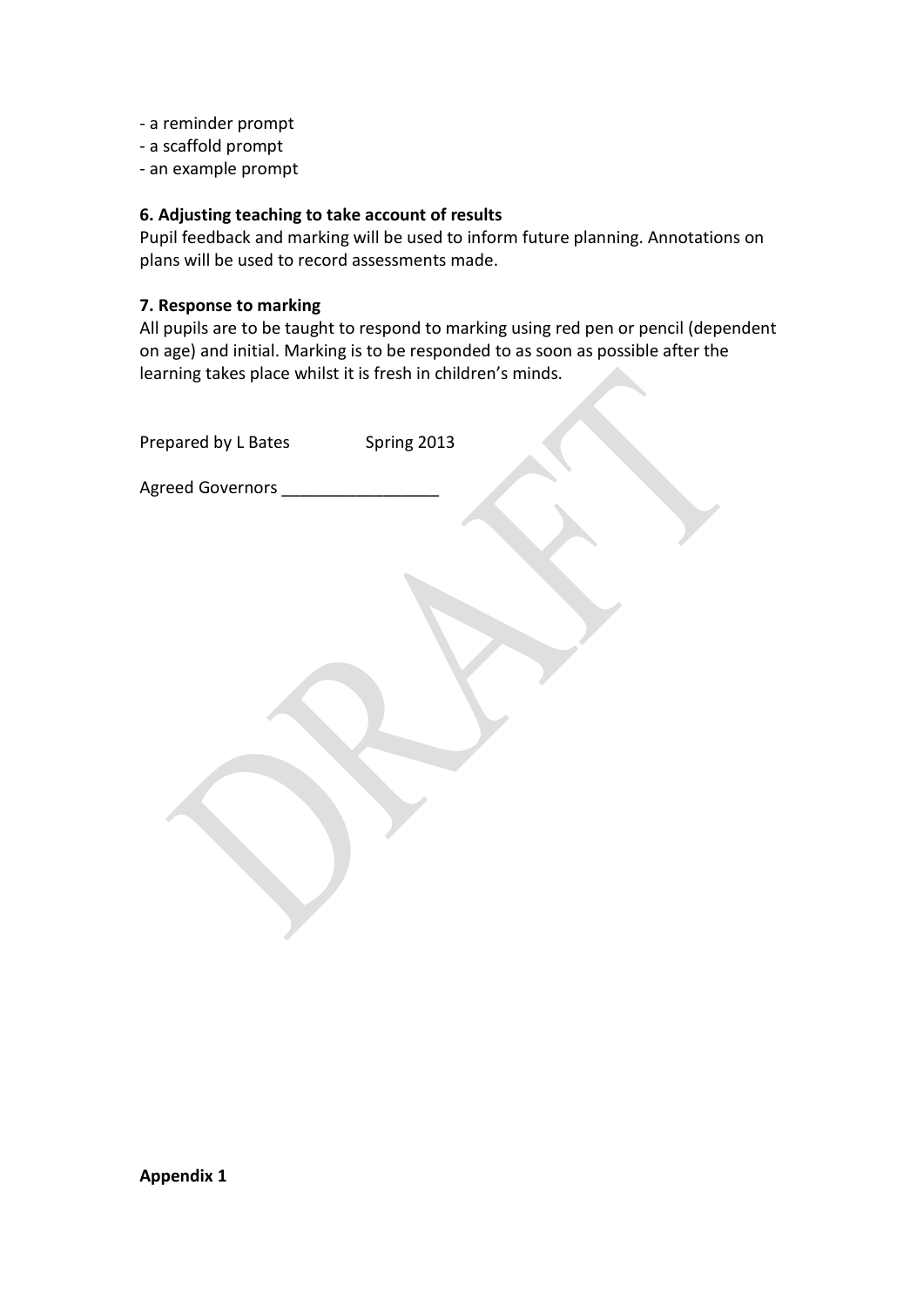# **Key Stage 1 MARK MEANING**

| $\odot$                        | You have understood this work.                                                                     |
|--------------------------------|----------------------------------------------------------------------------------------------------|
| $\textcircled{\scriptsize{2}}$ | You are beginning to understand this<br>work.                                                      |
| ි                              | You need help. Come and ask!                                                                       |
| $\checkmark$                   | <b>Really like</b>                                                                                 |
|                                | <b>Check spelling</b>                                                                              |
| O                              | <b>Check punctuation</b>                                                                           |
|                                | I worked independently                                                                             |
| <b>T/TA</b>                    | Help has been given by a Teacher or<br><b>Teaching Assistant.</b>                                  |
| V                              | My teacher spoke to me about my<br>work                                                            |
| $\boldsymbol{?}$               | Something doesn't make sense. You<br>need to read your work carefully and<br>check it for mistakes |
| <b>Red</b><br>ink              | Child feedback/follow up.                                                                          |
| <b>Green</b><br>Ink            | <b>Marked by an adult.</b>                                                                         |